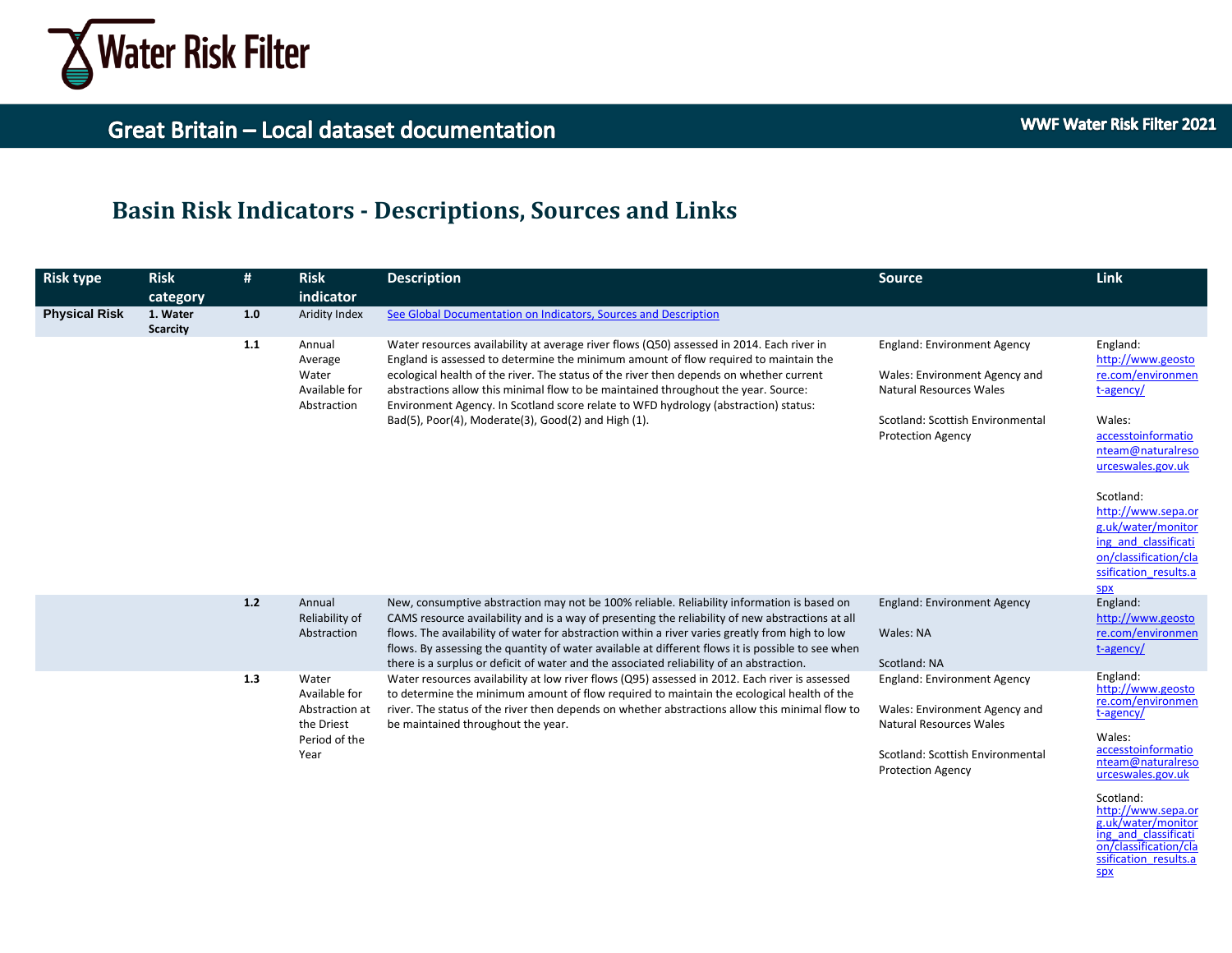

| <b>Risk type</b> | <b>Risk</b>         | #     | <b>Risk</b>                                     | <b>Description</b>                                                                                                                                                                                                                                                                                                                                                                                                                                                                                                                                                                                                                                                | <b>Source</b>                                                                                                                          | <b>Link</b>                                                                                                                                                                                                                                                                |
|------------------|---------------------|-------|-------------------------------------------------|-------------------------------------------------------------------------------------------------------------------------------------------------------------------------------------------------------------------------------------------------------------------------------------------------------------------------------------------------------------------------------------------------------------------------------------------------------------------------------------------------------------------------------------------------------------------------------------------------------------------------------------------------------------------|----------------------------------------------------------------------------------------------------------------------------------------|----------------------------------------------------------------------------------------------------------------------------------------------------------------------------------------------------------------------------------------------------------------------------|
|                  | category            |       | indicator                                       |                                                                                                                                                                                                                                                                                                                                                                                                                                                                                                                                                                                                                                                                   |                                                                                                                                        |                                                                                                                                                                                                                                                                            |
|                  |                     | 1.4   | Projected<br>Change in<br>Water<br>Discharge    | The percentage change in summer rainfall per river basin is based on the medium emission<br>scenario for 2050. The 50%ile change does not vary greatly across the UK, -0% to - 2%<br>reduction in summer rainfall, and as a result the UK dataset provides little additional spatial<br>data.                                                                                                                                                                                                                                                                                                                                                                     | UKCIP09                                                                                                                                | http://ukclimatepro<br>jections.metoffice.g<br>ov.uk/21708                                                                                                                                                                                                                 |
|                  |                     | 1.5   | Drought<br>Frequency<br>Probability             | See Global Documentation on Indicators, Sources and Description                                                                                                                                                                                                                                                                                                                                                                                                                                                                                                                                                                                                   |                                                                                                                                        |                                                                                                                                                                                                                                                                            |
|                  |                     | 1.6   | Projected<br>Change in<br>Drought<br>Occurrence | See Global Documentation on Indicators, Sources and Description                                                                                                                                                                                                                                                                                                                                                                                                                                                                                                                                                                                                   |                                                                                                                                        |                                                                                                                                                                                                                                                                            |
|                  | 2. Flooding         | 2.1   | Estimated<br>Flood<br>Occurrence                | The data shows the floodplain in England and Wales split into 50m x 50m cells, each one<br>allocated to one of four flood risk likelihood categories with respect to flooding from rivers<br>and sea.<br>The four flood risk likelihood categories are:<br>(i) High: each year, there is a chance of flooding of greater than 1 in 30 (3.3%).<br>(ii) Medium: each year, there is a chance of flooding of between 1 in 30 (3.3%) and 1 in 100<br>$(1\%)$ .<br>(iii) Low: each year, there is a chance of flooding of between 1 in 100 (1%) and 1 in 1000<br>$(0.1\%)$ .<br>(iv) Very Low: each year, there is a chance of flooding of less than 1 in 1000 (0.1%). | <b>England: Environment Agency</b><br>Wales: Environment Agency and<br>Natural Resources Wales.                                        | http://www.geosto<br>re.com/environmen<br>t-agency/                                                                                                                                                                                                                        |
|                  |                     | 2.2   | Projected<br>Change in<br>Flood<br>Occurrence   | See Global Documentation on Indicators, Sources and Description                                                                                                                                                                                                                                                                                                                                                                                                                                                                                                                                                                                                   |                                                                                                                                        |                                                                                                                                                                                                                                                                            |
|                  | 3. Water<br>Quality | 3.1   | Surface<br><b>Water Quality</b><br>Index        | The Surface Water Quality Index is based on the highest value among the sub-indicators<br>$(3.1.1 \text{ to } 3.1.9)$                                                                                                                                                                                                                                                                                                                                                                                                                                                                                                                                             | Multiple sources. See below.                                                                                                           |                                                                                                                                                                                                                                                                            |
|                  |                     | 3.1.1 | Nitrogen<br>loading                             | England: Areas that are vulnerable to nitrate pollution including land draining to surface<br>water, groundwater and eutrophic waters (2012). The designations are based on monitoring<br>and pressure data and as such represent risk rather than vulnerability.<br>Wales: Areas that are vulnerable to nitrate pollution including land draining to surface water,<br>groundwater and eutrophic waters (2013). The designations are based on monitoring and<br>pressure data and as such represent risk rather than vulnerability.                                                                                                                              | <b>England: Environment Agency</b><br>Wales: Environment Agency and<br><b>Natural Resources Wales</b><br>Scotland: Scottish Government | England:<br>http://www.magic.<br>gov.uk/Datasets/Da<br>taset Download Ni<br>trateVulnerable.ht<br>$\underline{m}$<br>Wales:<br>accesstoinformatio<br>nteam@naturalreso<br>urceswales.gov.uk<br>Scotland:<br>http://crtb.sedsh.go<br>v.uk/spatialDataDo<br>wnload/dload.asp |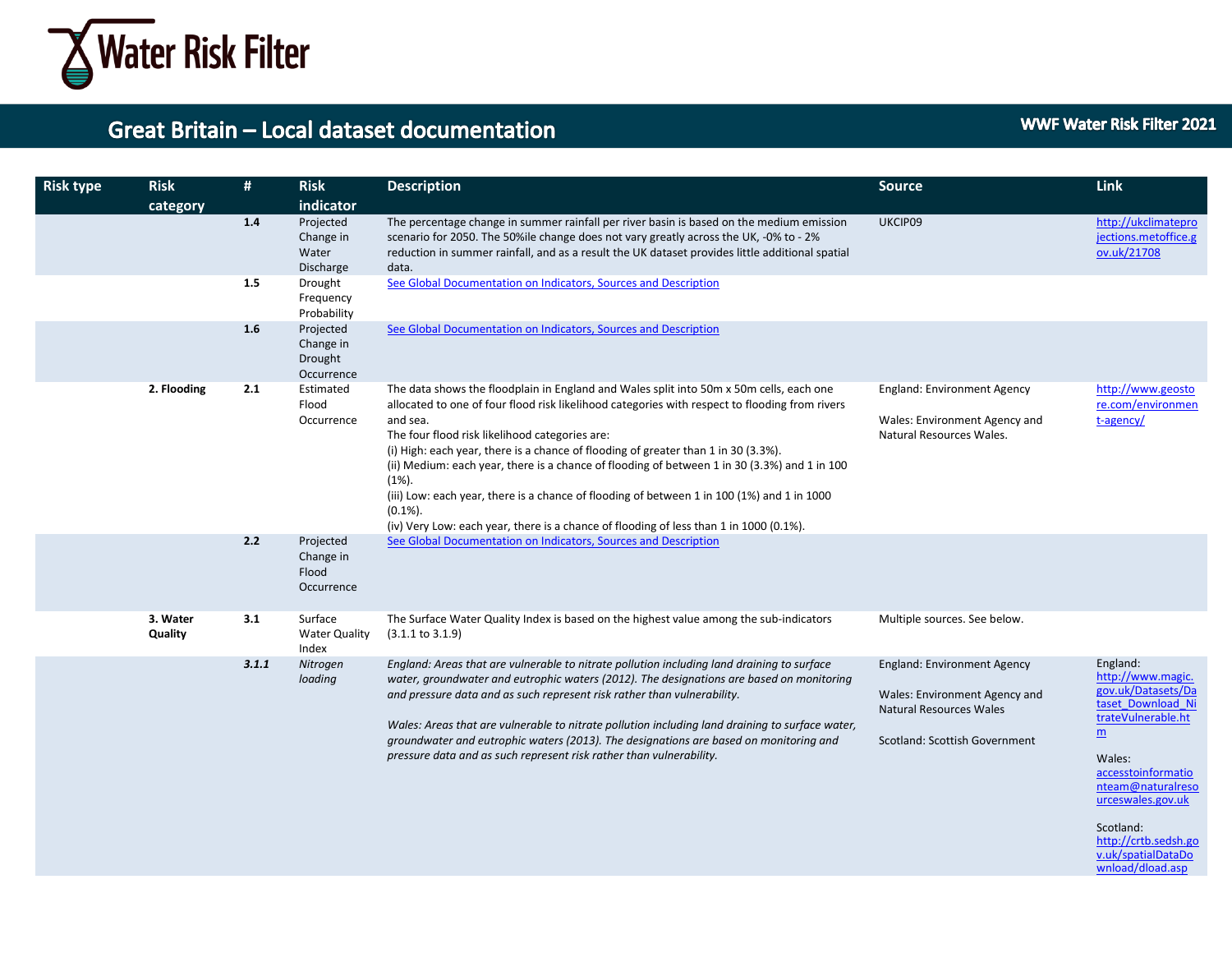

| <b>Risk type</b> | <b>Risk</b><br>category | #     | <b>Risk</b><br>indicator | <b>Description</b>                                                                                                                                                                                                                            | <b>Source</b>                                                                                                                                                                                                             | Link                                                                                                                                                                                                                                                                                       |
|------------------|-------------------------|-------|--------------------------|-----------------------------------------------------------------------------------------------------------------------------------------------------------------------------------------------------------------------------------------------|---------------------------------------------------------------------------------------------------------------------------------------------------------------------------------------------------------------------------|--------------------------------------------------------------------------------------------------------------------------------------------------------------------------------------------------------------------------------------------------------------------------------------------|
|                  |                         | 3.1.2 | Phosphorus<br>loading    | The WFD assessment of phosphorus concentrations in rivers is a supporting element for the<br>assessment of river ecological status (2014, Cycle II).                                                                                          | <b>England: Environment Agency</b><br>Wales: Environment Agency and<br>Natural Resources Wales<br>Scotland: Scottish Environmental<br><b>Protection Agency</b>                                                            | England:<br>http://www.geosto<br>re.com/environmen<br>t-agency/<br>Wales:<br>accesstoinformatio<br>nteam@naturalreso<br>urceswales.gov.uk<br>Scotland:<br>http://www.sepa.or<br>g.uk/water/monitor<br>ing and classificati<br>on/classification/cla<br>ssification results.a<br><b>SDX</b> |
|                  |                         | 3.1.3 | Pesticide<br>loading     | The Pesticide usage survey records the average pesticide load per hectare used in each region<br>within the UK.                                                                                                                               | Fera Science Ltd                                                                                                                                                                                                          | https://secure.fera.<br>defra.gov.uk/pussta<br>ts/                                                                                                                                                                                                                                         |
|                  |                         | 3.1.4 | Soil salination          | Soil salination index, based on global modelling.                                                                                                                                                                                             | Vörösmarty, C. J., McIntyre, P. B.,<br>Gessner, M. O., Dudgeon, D.,<br>Prusevich, A., Green, P.,  & Davies, P.<br>M. (2010). Global threats to human<br>water security and river biodiversity.<br>Nature, 467(7315), 555. | https://www.natur<br>e.com/articles/natu<br>re09440                                                                                                                                                                                                                                        |
|                  |                         | 3.1.5 | Organic<br>loading       | The WFD assessment of BOD in rivers is a supporting element for the assessment of river<br>ecological status (2014, Cycle II). The BOD status of each catchment is assessed for the Water<br>Framework Directive using the UKTAG methodology. | <b>England: Environment Agency</b><br>Wales: Environment Agency and<br><b>Natural Resources Wales</b><br>Scotland: Scottish Environmental<br><b>Protection Agency</b>                                                     | England:<br>http://www.geosto<br>re.com/environmen<br>t-agency/<br>Wales:<br>accesstoinformatio<br>nteam@naturalreso<br>urceswales.gov.uk<br>Scotland:<br>http://www.sepa.or<br>g.uk/water/monitor<br>ing and classificati<br>on/classification/cla<br>ssification results.a<br>SDX        |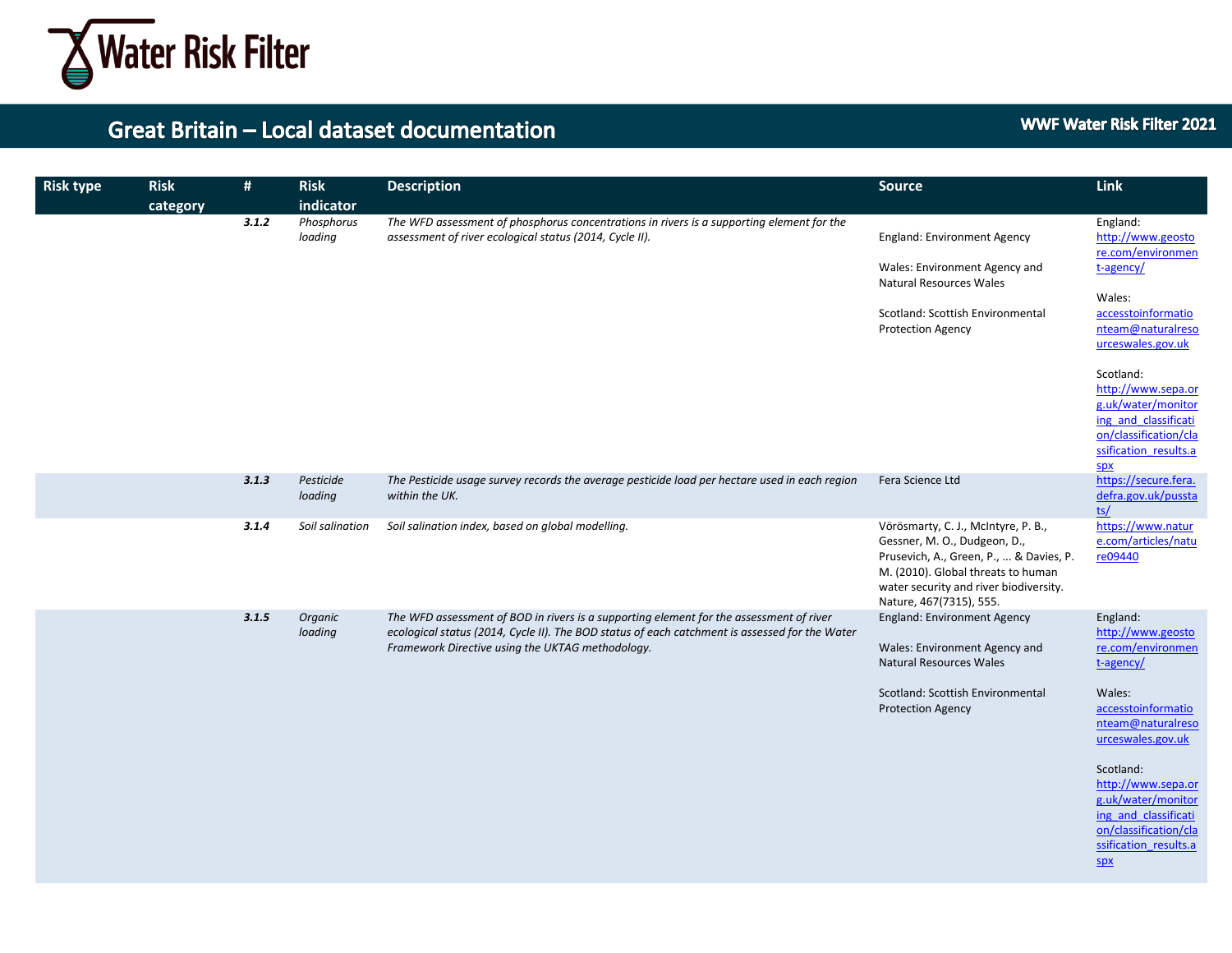

#### **WWF Water Risk Filter 2021**

| <b>Risk type</b> | <b>Risk</b><br>category | #     | <b>Risk</b><br>indicator     | <b>Description</b>                                                                                                                                                                                                                                  | Source                                                                                                                                                                                                                    | Link                                                                                                                                                                                                                                                                         |
|------------------|-------------------------|-------|------------------------------|-----------------------------------------------------------------------------------------------------------------------------------------------------------------------------------------------------------------------------------------------------|---------------------------------------------------------------------------------------------------------------------------------------------------------------------------------------------------------------------------|------------------------------------------------------------------------------------------------------------------------------------------------------------------------------------------------------------------------------------------------------------------------------|
|                  |                         | 3.1.6 | Sediment<br>loading          | Sediment loading index, based on global modelling.                                                                                                                                                                                                  | Vörösmarty, C. J., McIntyre, P. B.,<br>Gessner, M. O., Dudgeon, D.,<br>Prusevich, A., Green, P.,  & Davies, P.<br>M. (2010). Global threats to human<br>water security and river biodiversity.<br>Nature, 467(7315), 555. | https://www.natur<br>e.com/articles/natu<br>re09440                                                                                                                                                                                                                          |
|                  |                         | 3.1.7 | Mercury<br>loading           | Mercury loading index, based on global modelling.                                                                                                                                                                                                   | Vörösmarty, C. J., McIntyre, P. B.,<br>Gessner, M. O., Dudgeon, D.,<br>Prusevich, A., Green, P.,  & Davies, P.<br>M. (2010). Global threats to human<br>water security and river biodiversity.<br>Nature, 467(7315), 555. | https://www.natur<br>e.com/articles/natu<br>re09440                                                                                                                                                                                                                          |
|                  |                         | 3.1.8 | Potential<br>acidification   | The WFD assessment of pH in rivers is a supporting element for the assessment of river<br>ecological status (2014, Cycle II). The pH status of each catchment is assessed for the Water<br>Framework Directive using the UKTAG methodology.         | England: Environment Agency<br>Wales: Environment Agency and<br><b>Natural Resources Wales</b><br>Scotland: Scottish Environmental<br>Protection Agency                                                                   | England:<br>http://www.geosto<br>re.com/environmen<br>t-agency/<br>Wales:<br>accesstoinformatio<br>nteam@naturalreso<br>urceswales.gov.uk<br>Scotland:<br>http://www.sepa.or<br>g.uk/water/monitor<br>ing and classificati<br>on/classification/cla<br>ssification results.a |
|                  |                         | 3.1.9 | <b>Thermal</b><br>alteration | The WFD assessment of temperature in rivers is a supporting element for the assessment of<br>river ecological status (2014). The temperature status of each catchment is assessed for the<br>Water Framework Directive using the UKTAG methodology. | <b>England: Environment Agency</b><br>Wales: Environment Agency and<br><b>Natural Resources Wales</b><br>Scotland: Scottish Environmental<br><b>Protection Agency</b>                                                     | spx<br>England:<br>http://www.geosto<br>re.com/environmen<br>t-agency/<br>Wales:<br>accesstoinformatio<br>nteam@naturalreso<br>urceswales.gov.uk<br>Scotland:<br>http://www.sepa.or<br>g.uk/water/monitor<br>ing and classificati<br>on/classification/cla                   |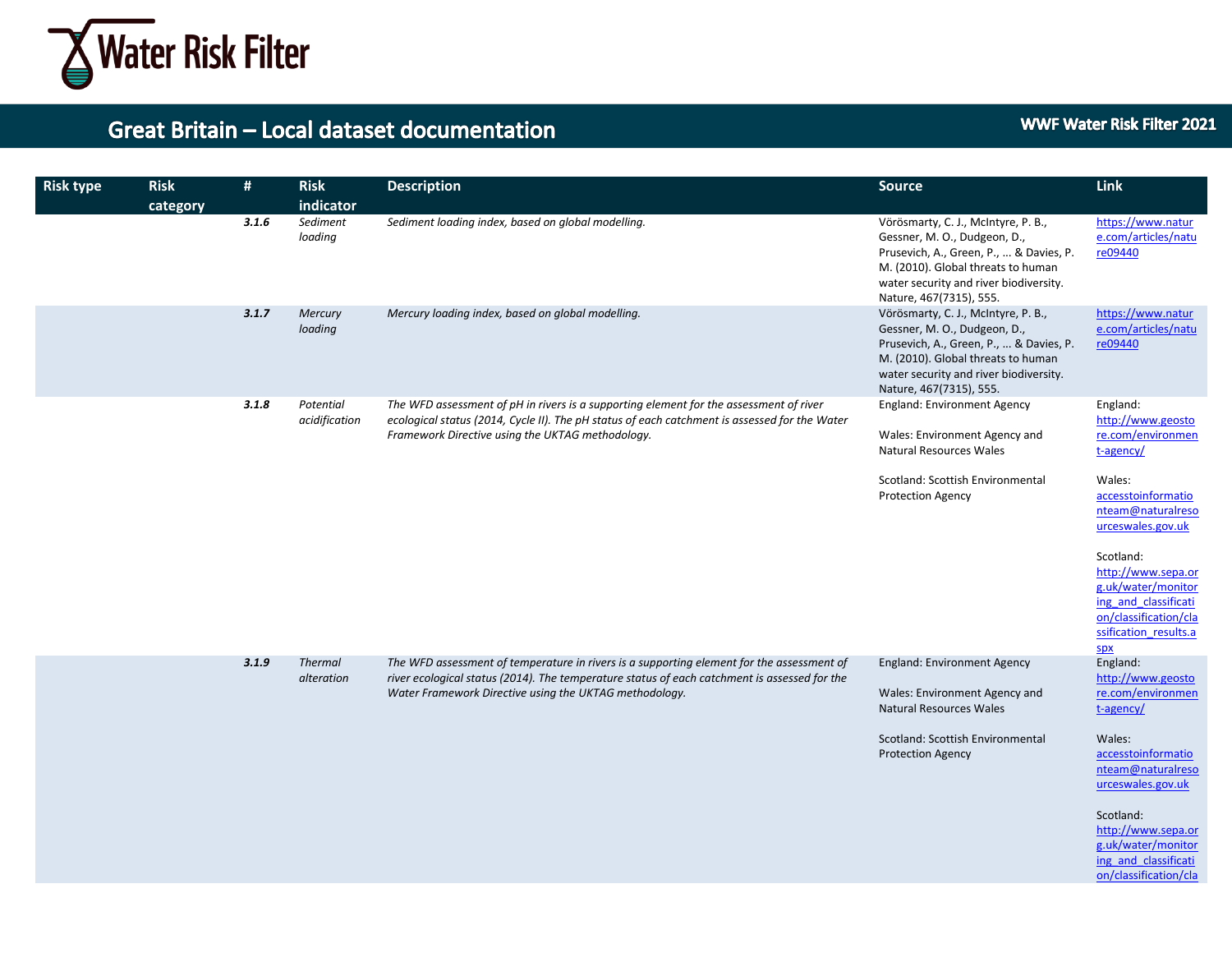

| <b>Risk type</b> | <b>Risk</b><br>category                | #   | <b>Risk</b><br>indicator                                                               | <b>Description</b>                                                                                                                    | <b>Source</b>                                                                                                                                                  | Link                                                                                                                                          |
|------------------|----------------------------------------|-----|----------------------------------------------------------------------------------------|---------------------------------------------------------------------------------------------------------------------------------------|----------------------------------------------------------------------------------------------------------------------------------------------------------------|-----------------------------------------------------------------------------------------------------------------------------------------------|
|                  |                                        |     |                                                                                        |                                                                                                                                       |                                                                                                                                                                | ssification results.a<br><b>SDX</b>                                                                                                           |
|                  | 4. Ecosystem<br><b>Services Status</b> | 4.1 | Cumulative<br>threat index<br>to freshwater<br>ecosystem<br>services<br>(biodiversity) | The ecological status of each catchment is assessed for the Water Framework Directive using<br>the UKTAG methodology. (2014 Cycle II) | <b>England: Environment Agency</b><br>Wales: Environment Agency and<br>Natural Resources Wales<br>Scotland: Scottish Environmental<br><b>Protection Agency</b> | England:<br>http://www.geosto<br>re.com/environmen<br>t-agency/<br>Wales:<br>accesstoinformatio<br>nteam@naturalreso<br>urceswales.gov.uk     |
|                  |                                        |     |                                                                                        |                                                                                                                                       |                                                                                                                                                                | Scotland:<br>http://www.sepa.or<br>g.uk/water/monitor<br>ing and classificati<br>on/classification/cla<br>ssification results.a<br><b>SDX</b> |

|                        |                                   | 4.2<br>Catchment<br>Ecosystem<br>Services<br>Degradation<br>Level                 | See Global Documentation on Indicators, Sources and Description |
|------------------------|-----------------------------------|-----------------------------------------------------------------------------------|-----------------------------------------------------------------|
|                        |                                   | Projected<br>4.3<br>Impacts on<br>Freshwater<br>Biodiversity                      | See Global Documentation on Indicators, Sources and Description |
| <b>Regulatory Risk</b> | 5. Enabling<br><b>Environment</b> | Freshwater<br>5.1<br><b>Policy Status</b><br>(SDG 6.5.1)                          | See Global Documentation on Indicators, Sources and Description |
|                        |                                   | 5.2<br>Freshwater<br>Law Status<br>(SDG 6.5.1)                                    | See Global Documentation on Indicators, Sources and Description |
|                        |                                   | 5.3<br>Implementati<br>on Status of<br>Water<br>Management<br>Plans (SDG<br>6.5.1 | See Global Documentation on Indicators, Sources and Description |
|                        | 6. Institutions<br>& Governance   | 6.1<br>Corruption<br>Perceptions<br>Index                                         | See Global Documentation on Indicators, Sources and Description |
|                        |                                   | 6.2<br>Freedom in                                                                 | See Global Documentation on Indicators, Sources and Description |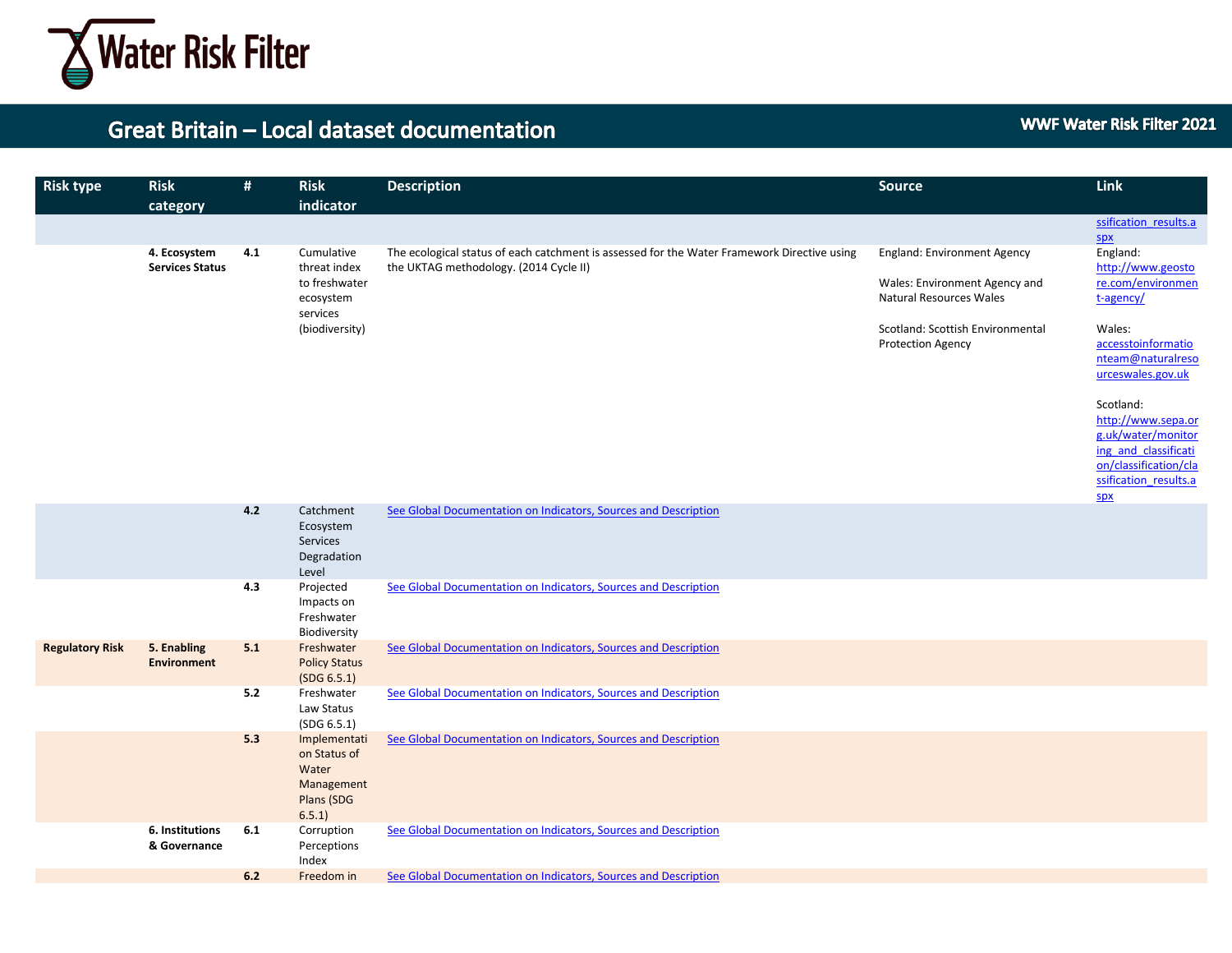

**WWF Water Risk Filter 2021** 

| <b>Risk type</b>            | <b>Risk</b>                              | #    | <b>Risk</b>                                                                           | <b>Description</b>                                              | <b>Source</b> | Link |
|-----------------------------|------------------------------------------|------|---------------------------------------------------------------------------------------|-----------------------------------------------------------------|---------------|------|
|                             | category                                 |      | indicator                                                                             |                                                                 |               |      |
|                             |                                          |      | the World<br>Index                                                                    |                                                                 |               |      |
|                             |                                          | 6.3  | <b>Business</b><br>Participation<br>in Water<br>Management<br>(SDG 6.5.1)             | See Global Documentation on Indicators, Sources and Description |               |      |
|                             | 7.<br>Management<br><b>Instruments</b>   | 7.1  | Management<br>Instruments<br>for Water<br>Management<br>(SDG 6.5.1)                   | See Global Documentation on Indicators, Sources and Description |               |      |
|                             |                                          | 7.2  | Groundwater<br>Monitoring<br>Data<br>Availability<br>and<br>Management                | See Global Documentation on Indicators, Sources and Description |               |      |
|                             |                                          | 7.3  | Density of<br>Runoff<br>Monitoring<br><b>Stations</b>                                 | See Global Documentation on Indicators, Sources and Description |               |      |
|                             | 8.<br>Infrastructure<br>& Finance        | 8.1  | Access to<br>Safe Drinking<br>Water                                                   | See Global Documentation on Indicators, Sources and Description |               |      |
|                             |                                          | 8.2  | Access to<br>Sanitation                                                               | See Global Documentation on Indicators, Sources and Description |               |      |
|                             |                                          | 8.3  | Financing for<br>Water<br>Resource<br>Development<br>and<br>Management<br>(SDG 6.5.1) | See Global Documentation on Indicators, Sources and Description |               |      |
| Reputational<br><b>Risk</b> | 9. Cultural<br>Importance                | 9.1  | Cultural<br>Diversity                                                                 | See Global Documentation on Indicators, Sources and Description |               |      |
|                             | 10.<br><b>Biodiversity</b><br>Importance | 10.1 | Freshwater<br>Endemism                                                                | See Global Documentation on Indicators, Sources and Description |               |      |
|                             |                                          | 10.2 | Freshwater<br>Biodiversity<br>Richness                                                | See Global Documentation on Indicators, Sources and Description |               |      |
|                             | 11. Media<br><b>Scrutiny</b>             | 11.1 | National<br>Media                                                                     | See Global Documentation on Indicators, Sources and Description |               |      |